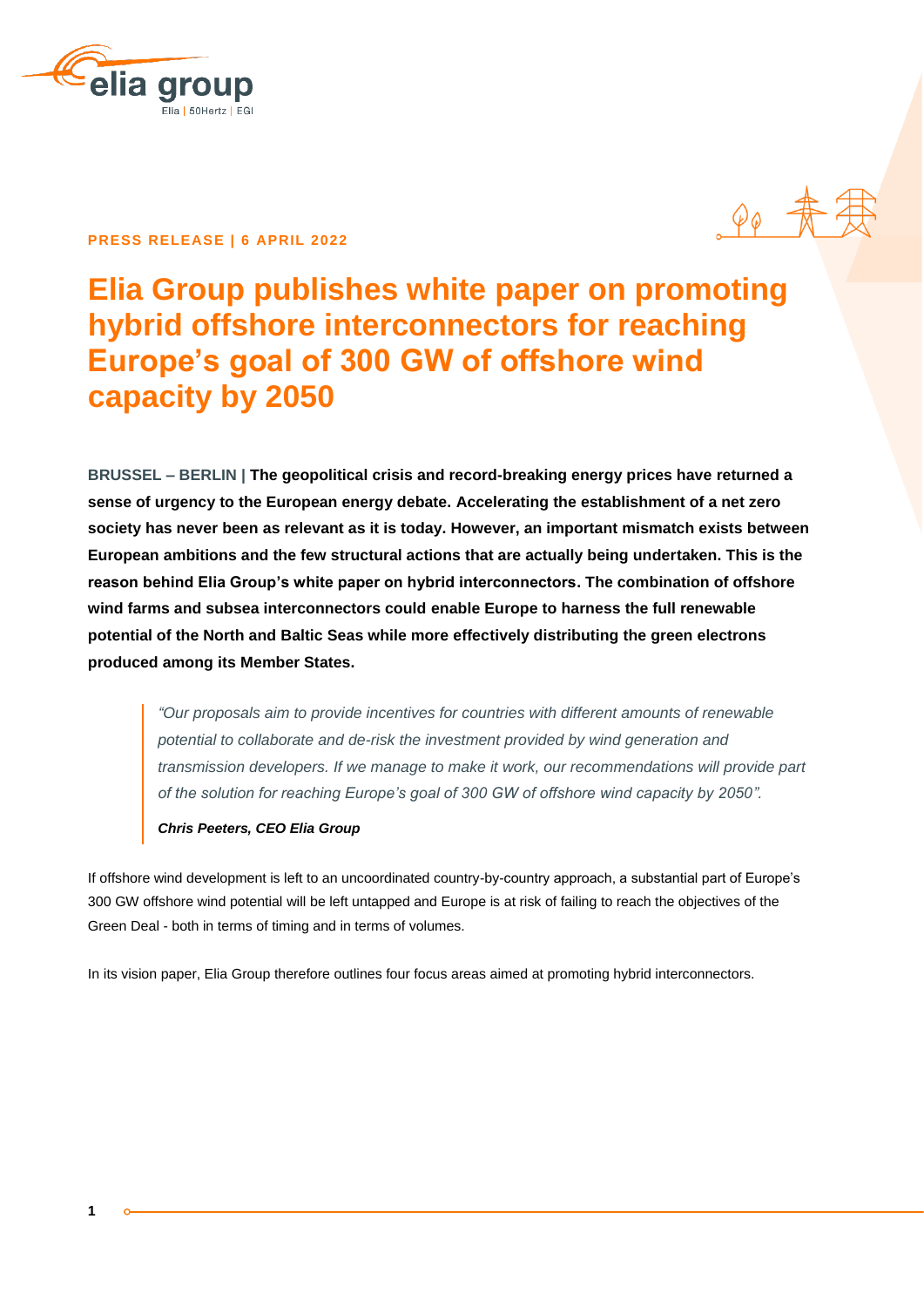



#### **Four focus areas aimed at promoting hybrid interconnectors**

#### **Measures that will support the delivery of hybrid projects**

Within these 4 areas, Elia Group has identified a number of measures that will support the delivery of hybrid projects that are either already underway or have yet to be started.

To **accelerate the delivery of projects which are currently under development**, Elia Group urges the EU to review the criteria and increase the size of the CEF and other funds to support hybrid interconnectors that have positive socioeconomic effects across Europe; this would help to match the scale of the enormous investment needed to reach its Green Deal ambitions and reduce its dependency on fossil fuel imports. Member States are asked to simplify and to speed up permitting processes (to halve their delivery time), to ensure that national marine regulations are harmonised and develop regional win-win partnerships via memoranda of understanding.

To **boost the development of new projects**, Elia Group urges the EU to set ambitious hybrid offshore interconnector targets and to set up a Task Force of Transmission System Operators (TSOs), offshore wind developers, industrial suppliers and regulators to standardise technical parameters for hybrid interconnectors and offshore wind farms. Member States are urged to mandate their national TSOs to develop hybrid grid plans and to develop the legal basis for selling/buying marine offshore wind concessions amongst countries (extending their national energy policies to allow for foreign developments to contribute to meeting national renewable energy and CO<sup>2</sup> targets).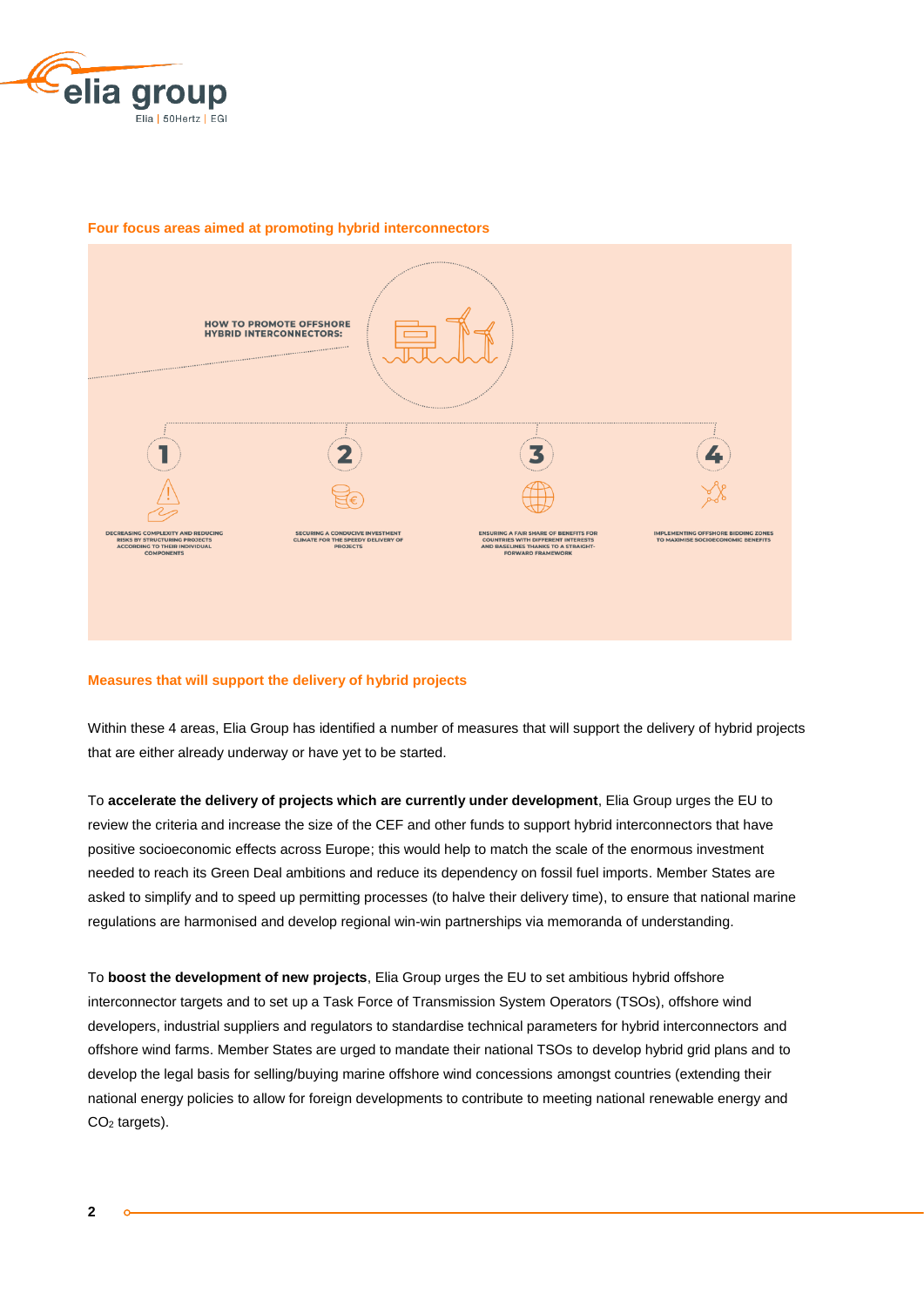

If we succeed in ensuring that Europe acts quickly in this area and, as a result, hybrid interconnectors are more widely adopted, Europe will become more energy independent and will be able to demonstrate to the world that a sustainable future is possible.

The white paper is now available online and can be accessed via **[this link](https://www.elia.be/-/media/project/elia/shared/documents/elia-group/publications/studies-and-reports/20220405_ELIA-WHITE-PAPERS-HYBRID-INTERCONNECTORS.pdf)**.